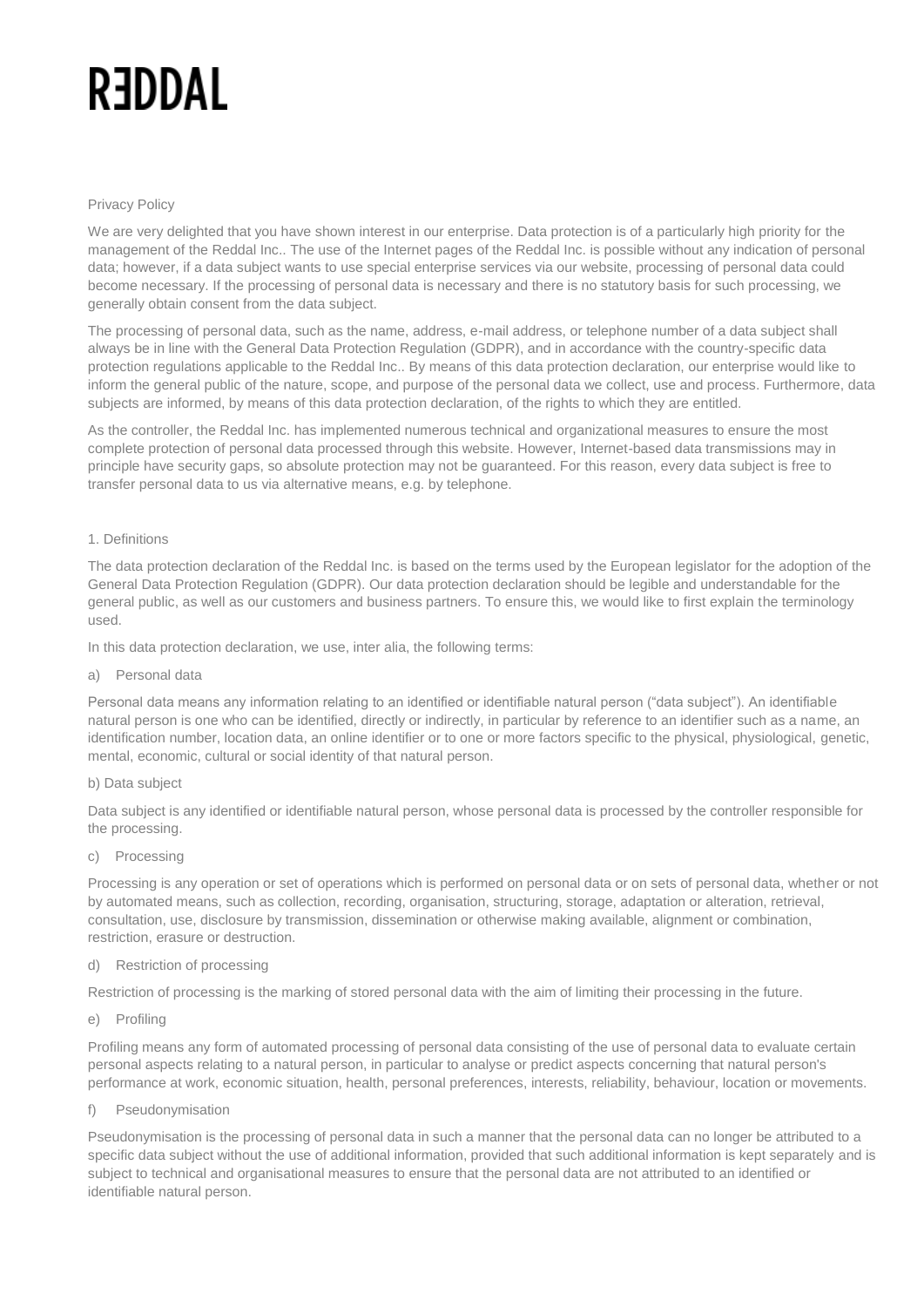### g) Controller or controller responsible for the processing

Controller or controller responsible for the processing is the natural or legal person, public authority, agency or other body which, alone or jointly with others, determines the purposes and means of the processing of personal data; where the purposes and means of such processing are determined by Union or Member State law, the controller or the specific criteria for its nomination may be provided for by Union or Member State law.

### h) Processor

Processor is a natural or legal person, public authority, agency or other body which processes personal data on behalf of the controller.

## i) Recipient

Recipient is a natural or legal person, public authority, agency or another body, to which the personal data are disclosed, whether a third party or not. However, public authorities which may receive personal data in the framework of a particular inquiry in accordance with Union or Member State law shall not be regarded as recipients; the processing of those data by those public authorities shall be in compliance with the applicable data protection rules according to the purposes of the processing.

## j) Third party

Third party is a natural or legal person, public authority, agency or body other than the data subject, controller, processor and persons who, under the direct authority of the controller or processor, are authorised to process personal data.

### k) Consent

Consent of the data subject is any freely given, specific, informed and unambiguous indication of the data subject's wishes by which he or she, by a statement or by a clear affirmative action, signifies agreement to the processing of personal data relating to him or her.

## 2. Name and Address of the controller

Controller for the purposes of the General Data Protection Regulation (GDPR), other data protection laws applicable in Member states of the European Union and other provisions related to data protection is:

Reddal Inc. Tammasaarenkatu 1 00180 Helsinki Finland Phone: +358 50 307 6640 Email: info@reddal.com Website: www.reddal.com

#### 3. Collection of general data and information

The website of the Reddal Inc. collects a series of general data and information when a data subject or automated system calls up the website. This general data and information are stored in the server log files. Collected may be (1) the browser types and versions used, (2) the operating system used by the accessing system, (3) the website from which an accessing system reaches our website (so-called referrers), (4) the sub-websites, (5) the date and time of access to the Internet site, (6) an Internet protocol address (IP address), (7) the Internet service provider of the accessing system, and (8) any other similar data and information that may be used in the event of attacks on our information technology systems.

When using these general data and information, the Reddal Inc. does not draw any conclusions about the data subject. Rather, this information is needed to (1) deliver the content of our website correctly, (2) optimize the content of our website as well as its advertisement, (3) ensure the long-term viability of our information technology systems and website technology, and (4) provide law enforcement authorities with the information necessary for criminal prosecution in case of a cyber-attack. Therefore, the Reddal Inc. analyzes anonymously collected data and information statistically, with the aim of increasing the data protection and data security of our enterprise, and to ensure an optimal level of protection for the personal data we process. The anonymous data of the server log files are stored separately from all personal data provided by a data subject.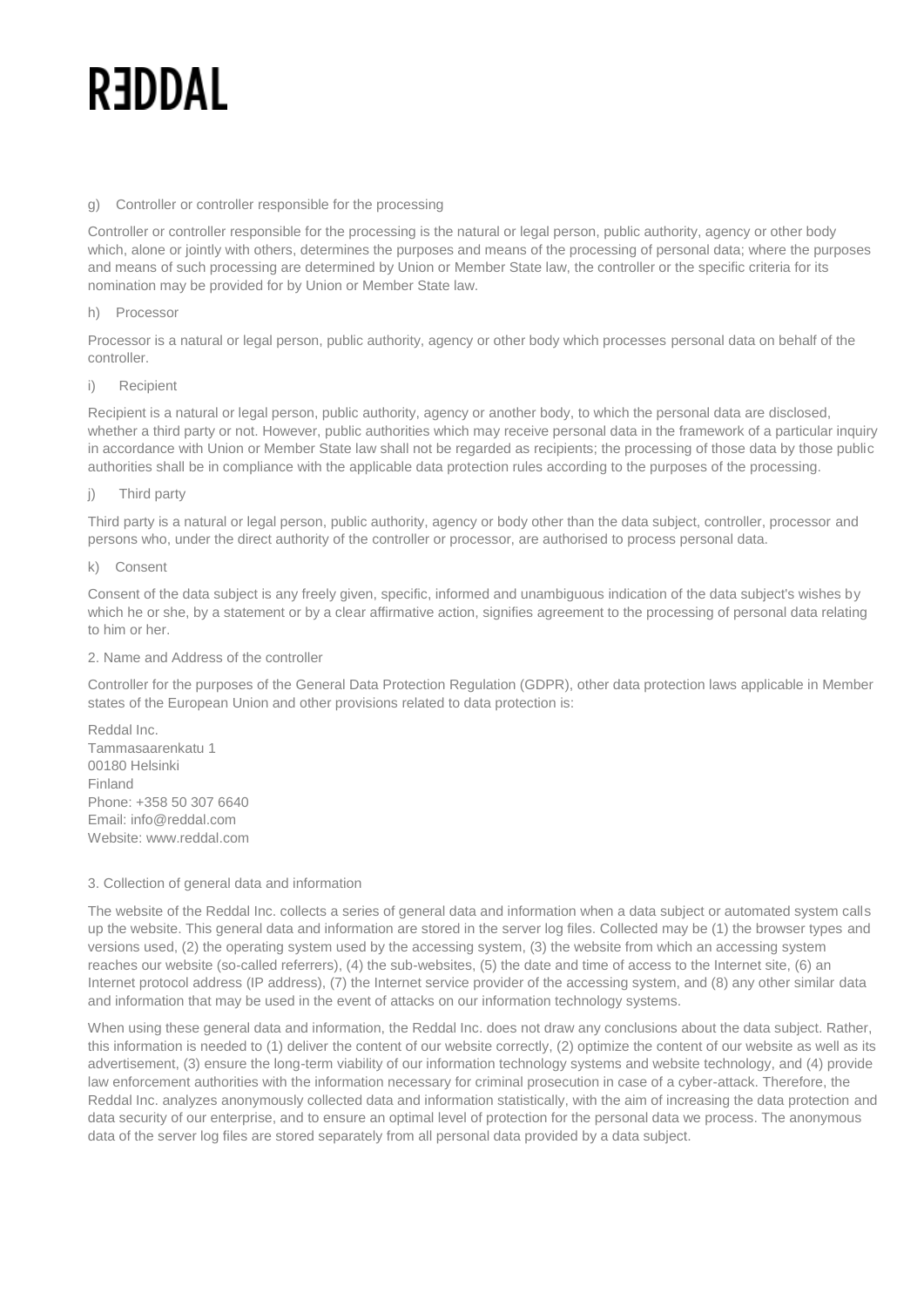#### 4. Subscription to our newsletters

On the website of the Reddal Inc., users are given the opportunity to subscribe to our enterprise's newsletter. The input mask used for this purpose determines what personal data are transmitted, as well as when the newsletter is ordered from the controller.

The Reddal Inc. informs its customers and business partners regularly by means of a newsletter about enterprise offers. The enterprise's newsletter may only be received by the data subject if (1) the data subject has a valid e-mail address and (2) the data subject registers for the newsletter shipping. A confirmation e-mail will be sent to the e-mail address registered by a data subject for the first time for newsletter shipping, for legal reasons, in the double opt-in procedure. This confirmation e-mail is used to prove whether the owner of the e-mail address as the data subject is authorized to receive the newsletter.

During the registration for the newsletter, we also store the IP address of the computer system assigned by the Internet service provider (ISP) and used by the data subject at the time of the registration, as well as the date and time of the registration. The collection of this data is necessary in order to understand the (possible) misuse of the e-mail address of a data subject at a later date, and it therefore serves the aim of the legal protection of the controller.

The personal data collected as part of a registration for the newsletter will only be used to send our newsletter. In addition, subscribers to the newsletter may be informed by e-mail, as long as this is necessary for the operation of the newsletter service or a registration in question, as this could be the case in the event of modifications to the newsletter offer, or in the event of a change in technical circumstances. There will be no transfer of personal data collected by the newsletter service to third parties. The subscription to our newsletter may be terminated by the data subject at any time. The consent to the storage of personal data, which the data subject has given for shipping the newsletter, may be revoked at any time. For the purpose of revocation of consent, a corresponding link is found in each newsletter. It is also possible to unsubscribe from the newsletter at any time directly on the website of the controller, or to communicate this to the controller in a different way.

## 5. Newsletter-Tracking

The newsletter of the Reddal Inc. contains so-called tracking pixels. A tracking pixel is a miniature graphic embedded in such emails, which are sent in HTML format to enable log file recording and analysis. This allows a statistical analysis of the success or failure of online marketing campaigns. Based on the embedded tracking pixel, the Reddal Inc. may see if and when an e-mail was opened by a data subject, and which links in the e-mail were called up by data subjects.

Such personal data collected in the tracking pixels contained in the newsletters are stored and analyzed by the controller in order to optimize the shipping of the newsletter, as well as to adapt the content of future newsletters even better to the interests of the data subject. These personal data will not be passed on to third parties. Data subjects are at any time entitled to revoke the respective separate declaration of consent issued by means of the double-opt-in procedure. After a revocation, these personal data will be deleted by the controller. The Reddal Inc. automatically regards a withdrawal from the receipt of the newsletter as a revocation.

## 6. Contact possibility via the website

The website of the Reddal Inc. contains information that enables a quick electronic contact to our enterprise, as well as direct communication with us, which also includes a general address of the so-called electronic mail (e-mail address). If a data subject contacts the controller by e-mail or via a contact form, the personal data transmitted by the data subject are automatically stored. Such personal data transmitted on a voluntary basis by a data subject to the data controller are stored for the purpose of processing or contacting the data subject. There is no transfer of this personal data to third parties.

## 7. Routine erasure and blocking of personal data

The data controller shall process and store the personal data of the data subject only for the period necessary to achieve the purpose of storage, or as far as this is granted by the European legislator or other legislators in laws or regulations to which the controller is subject to.

If the storage purpose is not applicable, or if a storage period prescribed by the European legislator or another competent legislator expires, the personal data are routinely blocked or erased in accordance with legal requirements.

## 8. Rights of the data subject

## a) Right of confirmation

Each data subject shall have the right granted by the European legislator to obtain from the controller the confirmation as to whether or not personal data concerning him or her are being processed. If a data subject wishes to avail himself of this right of confirmation, he or she may, at any time, contact any employee of the controller.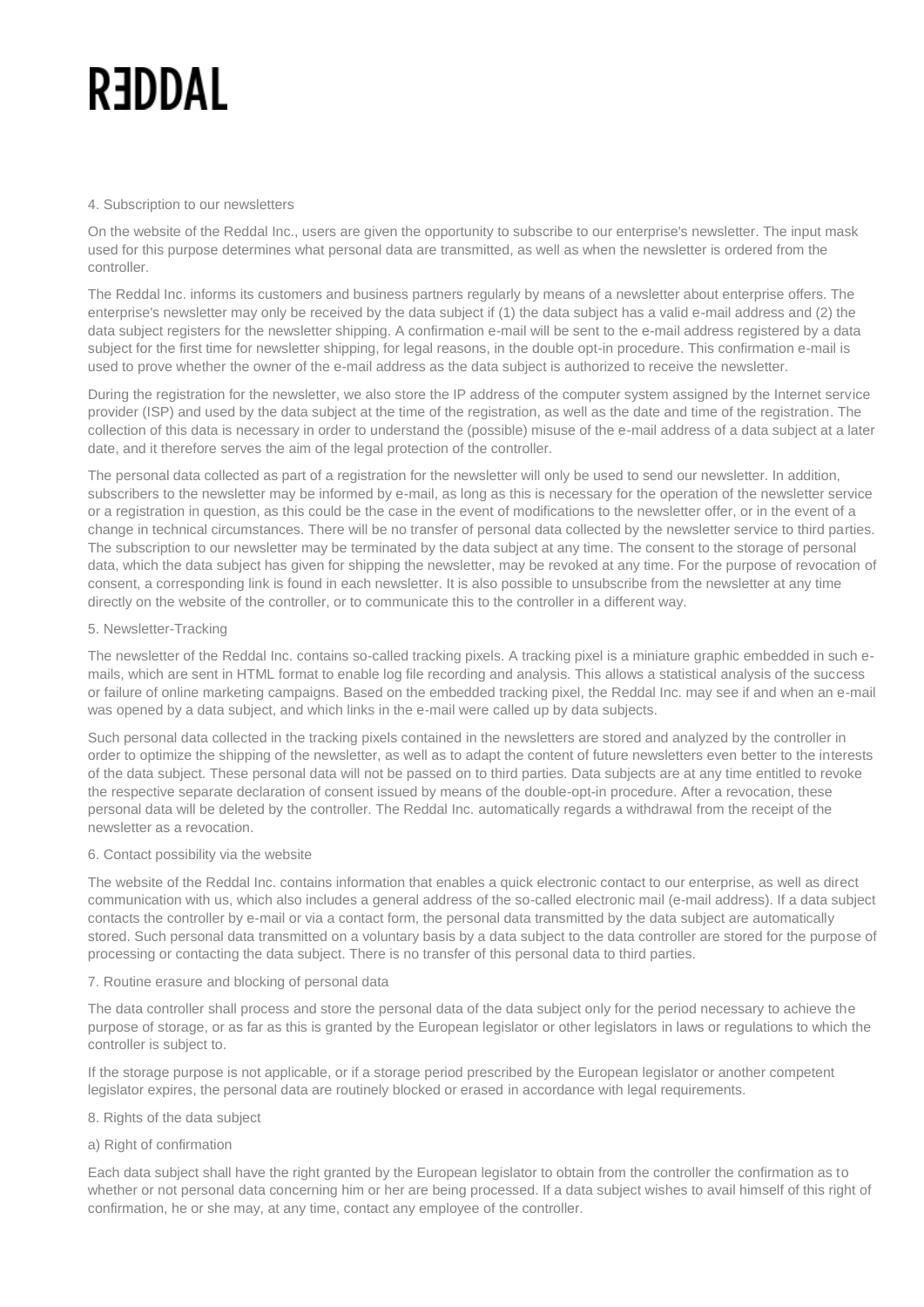# RADDAI

#### b) Right of access

Each data subject shall have the right granted by the European legislator to obtain from the controller free information about his or her personal data stored at any time and a copy of this information. Furthermore, the European directives and regulations grant the data subject access to the following information:

- the purposes of the processing;
- the categories of personal data concerned;
- the recipients or categories of recipients to whom the personal data have been or will be disclosed, in particular recipients in third countries or international organisations;
- where possible, the envisaged period for which the personal data will be stored, or, if not possible, the criteria used to determine that period;
- the existence of the right to request from the controller rectification or erasure of personal data, or restriction of processing of personal data concerning the data subject, or to object to such processing;
- the existence of the right to lodge a complaint with a supervisory authority;
- where the personal data are not collected from the data subject, any available information as to their source;
- the existence of automated decision-making, including profiling, referred to in Article 22(1) and (4) of the GDPR and, at least in those cases, meaningful information about the logic involved, as well as the significance and envisaged consequences of such processing for the data subject.

Furthermore, the data subject shall have a right to obtain information as to whether personal data are transferred to a third country or to an international organisation. Where this is the case, the data subject shall have the right to be informed of the appropriate safeguards relating to the transfer.

If a data subject wishes to avail himself of this right of access, he or she may, at any time, contact any employee of the controller.

#### c) Right to rectification

Each data subject shall have the right granted by the European legislator to obtain from the controller without undue delay the rectification of inaccurate personal data concerning him or her. Taking into account the purposes of the processing, the data subject shall have the right to have incomplete personal data completed, including by means of providing a supplementary statement.

If a data subject wishes to exercise this right to rectification, he or she may, at any time, contact any employee of the controller.

## d) Right to erasure (Right to be forgotten)

Each data subject shall have the right granted by the European legislator to obtain from the controller the erasure of personal data concerning him or her without undue delay, and the controller shall have the obligation to erase personal data without undue delay where one of the following grounds applies, as long as the processing is not necessary:

The personal data are no longer necessary in relation to the purposes for which they were collected or otherwise processed.

The data subject withdraws consent to which the processing is based according to point (a) of Article 6(1) of the GDPR, or point (a) of Article 9(2) of the GDPR, and where there is no other legal ground for the processing.

The data subject objects to the processing pursuant to Article 21(1) of the GDPR and there are no overriding legitimate grounds for the processing, or the data subject objects to the processing pursuant to Article 21(2) of the GDPR.

The personal data have been unlawfully processed.

The personal data must be erased for compliance with a legal obligation in Union or Member State law to which the controller is subject.

The personal data have been collected in relation to the offer of information society services referred to in Article 8(1) of the GDPR.

If one of the aforementioned reasons applies, and a data subject wishes to request the erasure of personal data stored by the Reddal Inc., he or she may, at any time, contact any employee of the controller. An employee of Reddal Inc. shall promptly ensure that the erasure request is complied with immediately.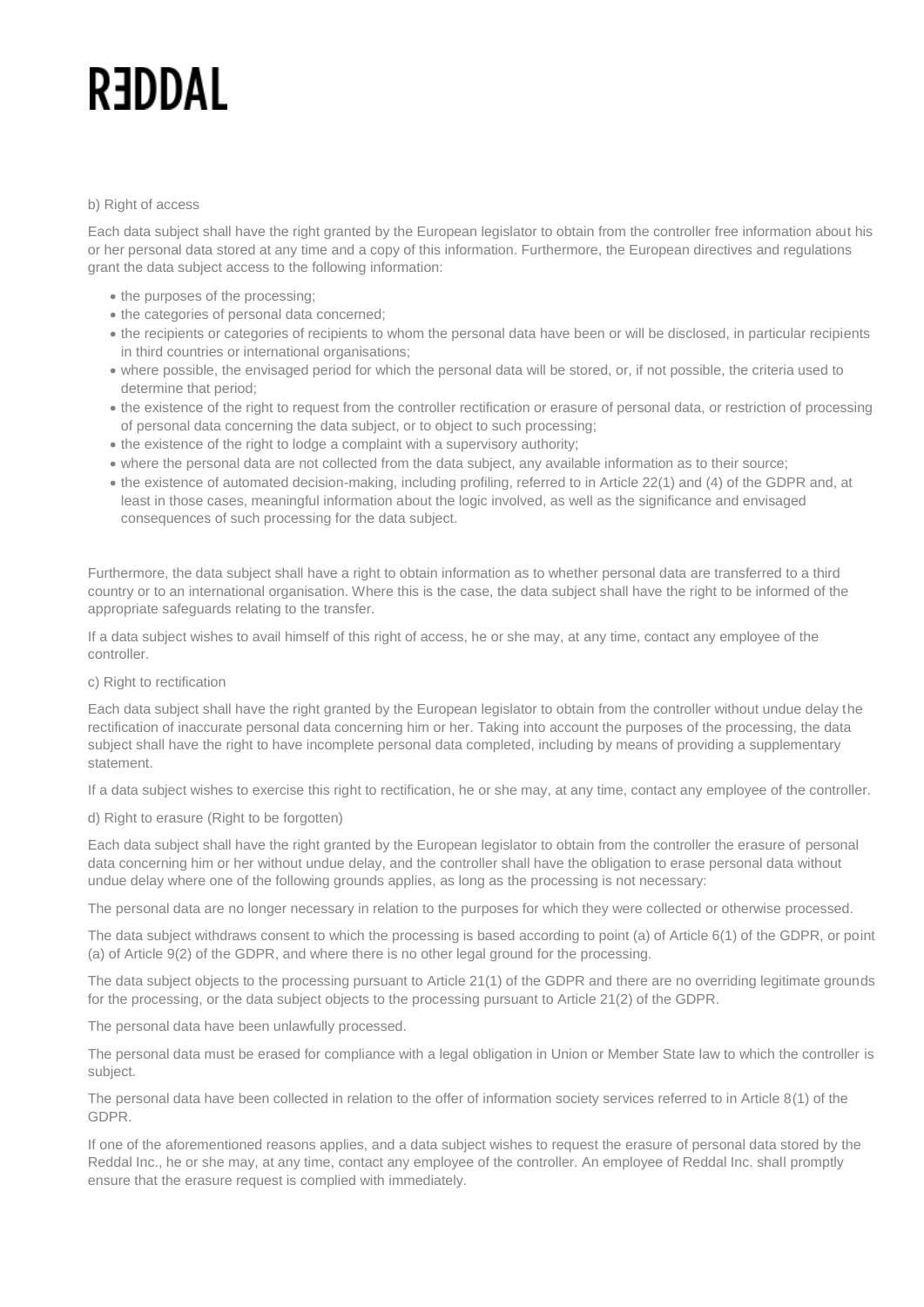Where the controller has made personal data public and is obliged pursuant to Article 17(1) to erase the personal data, the controller, taking account of available technology and the cost of implementation, shall take reasonable steps, including technical measures, to inform other controllers processing the personal data that the data subject has requested erasure by such controllers of any links to, or copy or replication of, those personal data, as far as processing is not required. An employees of the Reddal Inc. will arrange the necessary measures in individual cases.

### e) Right of restriction of processing

Each data subject shall have the right granted by the European legislator to obtain from the controller restriction of processing where one of the following applies:

The accuracy of the personal data is contested by the data subject, for a period enabling the controller to verify the accuracy of the personal data.

The processing is unlawful and the data subject opposes the erasure of the personal data and requests instead the restriction of their use instead.

The controller no longer needs the personal data for the purposes of the processing, but they are required by the data subject for the establishment, exercise or defence of legal claims.

The data subject has objected to processing pursuant to Article 21(1) of the GDPR pending the verification whether the legitimate grounds of the controller override those of the data subject.

If one of the aforementioned conditions is met, and a data subject wishes to request the restriction of the processing of personal data stored by the Reddal Inc., he or she may at any time contact any employee of the controller. The employee of the Reddal Inc. will arrange the restriction of the processing.

## f) Right to data portability

Each data subject shall have the right granted by the European legislator, to receive the personal data concerning him or her, which was provided to a controller, in a structured, commonly used and machine-readable format. He or she shall have the right to transmit those data to another controller without hindrance from the controller to which the personal data have been provided, as long as the processing is based on consent pursuant to point (a) of Article 6(1) of the GDPR or point (a) of Article 9(2) of the GDPR, or on a contract pursuant to point (b) of Article 6(1) of the GDPR, and the processing is carried out by automated means, as long as the processing is not necessary for the performance of a task carried out in the public interest or in the exercise of official authority vested in the controller.

Furthermore, in exercising his or her right to data portability pursuant to Article 20(1) of the GDPR, the data subject shall have the right to have personal data transmitted directly from one controller to another, where technically feasible and when doing so does not adversely affect the rights and freedoms of others.

In order to assert the right to data portability, the data subject may at any time contact any employee of the Reddal Inc..

## g) Right to object

Each data subject shall have the right granted by the European legislator to object, on grounds relating to his or her particular situation, at any time, to processing of personal data concerning him or her, which is based on point (e) or (f) of Article 6(1) of the GDPR. This also applies to profiling based on these provisions.

The Reddal Inc. shall no longer process the personal data in the event of the objection, unless we can demonstrate compelling legitimate grounds for the processing which override the interests, rights and freedoms of the data subject, or for the establishment, exercise or defence of legal claims.

If the Reddal Inc. processes personal data for direct marketing purposes, the data subject shall have the right to object at any time to processing of personal data concerning him or her for such marketing. This applies to profiling to the extent that it is related to such direct marketing. If the data subject objects to the Reddal Inc. to the processing for direct marketing purposes, the Reddal Inc. will no longer process the personal data for these purposes.

In addition, the data subject has the right, on grounds relating to his or her particular situation, to object to processing of personal data concerning him or her by the Reddal Inc. for scientific or historical research purposes, or for statistical purposes pursuant to Article 89(1) of the GDPR, unless the processing is necessary for the performance of a task carried out for reasons of public interest.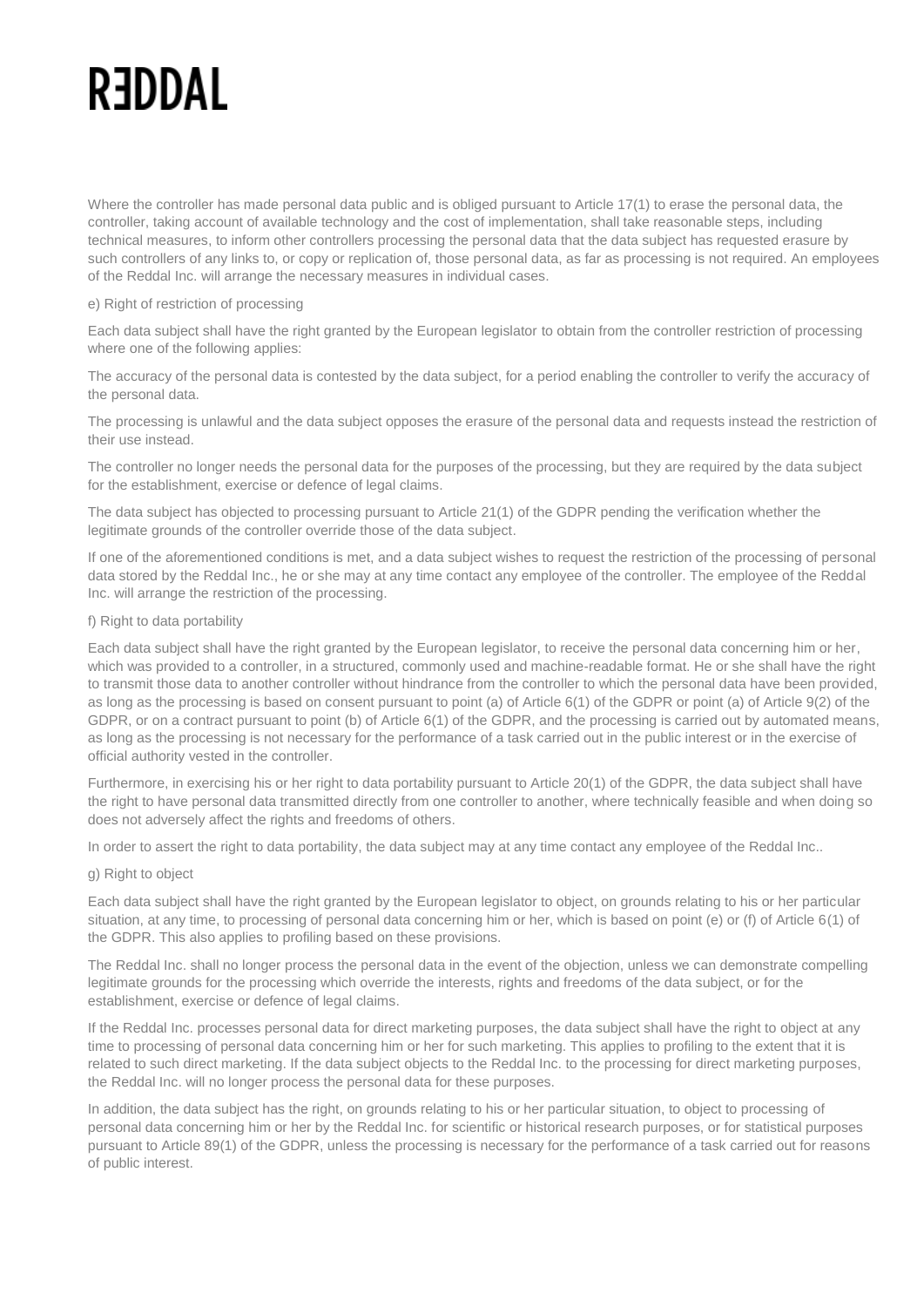In order to exercise the right to object, the data subject may contact any employee of the Reddal Inc.. In addition, the data subject is free in the context of the use of information society services, and notwithstanding Directive 2002/58/EC, to use his or her right to object by automated means using technical specifications.

h) Automated individual decision-making, including profiling

Each data subject shall have the right granted by the European legislator not to be subject to a decision based solely on automated processing, including profiling, which produces legal effects concerning him or her, or similarly significantly affects him or her, as long as the decision (1) is not is necessary for entering into, or the performance of, a contract between the data subject and a data controller, or (2) is not authorised by Union or Member State law to which the controller is subject and which also lays down suitable measures to safeguard the data subject's rights and freedoms and legitimate interests, or (3) is not based on the data subject's explicit consent.

If the decision (1) is necessary for entering into, or the performance of, a contract between the data subject and a data controller, or (2) it is based on the data subject's explicit consent, the Reddal Inc. shall implement suitable measures to safeguard the data subject's rights and freedoms and legitimate interests, at least the right to obtain human intervention on the part of the controller, to express his or her point of view and contest the decision.

If the data subject wishes to exercise the rights concerning automated individual decision-making, he or she may, at any time, contact any employee of the Reddal Inc..

i) Right to withdraw data protection consent

Each data subject shall have the right granted by the European legislator to withdraw his or her consent to processing of his or her personal data at any time.

If the data subject wishes to exercise the right to withdraw the consent, he or she may, at any time, contact any employee of the Reddal Inc..

9. Data protection for applications and the application procedures

The data controller shall collect and process the personal data of applicants for the purpose of the processing of the application procedure. The processing may also be carried out electronically. This is the case, in particular, if an applicant submits corresponding application documents by e-mail or by means of a web form on the website to the controller. If the data controller concludes an employment contract with an applicant, the submitted data will be stored for the purpose of processing the employment relationship in compliance with legal requirements. If no employment contract is concluded with the applicant by the controller, the application documents shall be automatically erased two months after notification of the refusal decision, provided that no other legitimate interests of the controller are opposed to the erasure. Other legitimate interest in this relation is, e.g. a burden of proof in a procedure under the General Equal Treatment Act (AGG).

10. Data protection provisions about the application and use of Facebook

On this website, the controller has integrated components of the enterprise Facebook. Facebook is a social network.

A social network is a place for social meetings on the Internet, an online community, which usually allows users to communicate with each other and interact in a virtual space. A social network may serve as a platform for the exchange of opinions and experiences, or enable the Internet community to provide personal or business-related information. Facebook allows social network users to include the creation of private profiles, upload photos, and network through friend requests.

The operating company of Facebook is Facebook, Inc., 1 Hacker Way, Menlo Park, CA 94025, United States. If a person lives outside of the United States or Canada, the controller is the Facebook Ireland Ltd., 4 Grand Canal Square, Grand Canal Harbour, Dublin 2, Ireland.

With each call-up to one of the individual pages of this Internet website, which is operated by the controller and into which a Facebook component (Facebook plug-ins) was integrated, the web browser on the information technology system of the data subject is automatically prompted to download display of the corresponding Facebook component from Facebook through the Facebook component. An overview of all the Facebook Plug-ins may be accessed under

https://developers.facebook.com/docs/plugins/. During the course of this technical procedure, Facebook is made aware of what specific sub-site of our website was visited by the data subject.

If the data subject is logged in at the same time on Facebook, Facebook detects with every call-up to our website by the data subject—and for the entire duration of their stay on our Internet site—which specific sub-site of our Internet page was visited by the data subject. This information is collected through the Facebook component and associated with the respective Facebook account of the data subject. If the data subject clicks on one of the Facebook buttons integrated into our website, e.g. the "Like"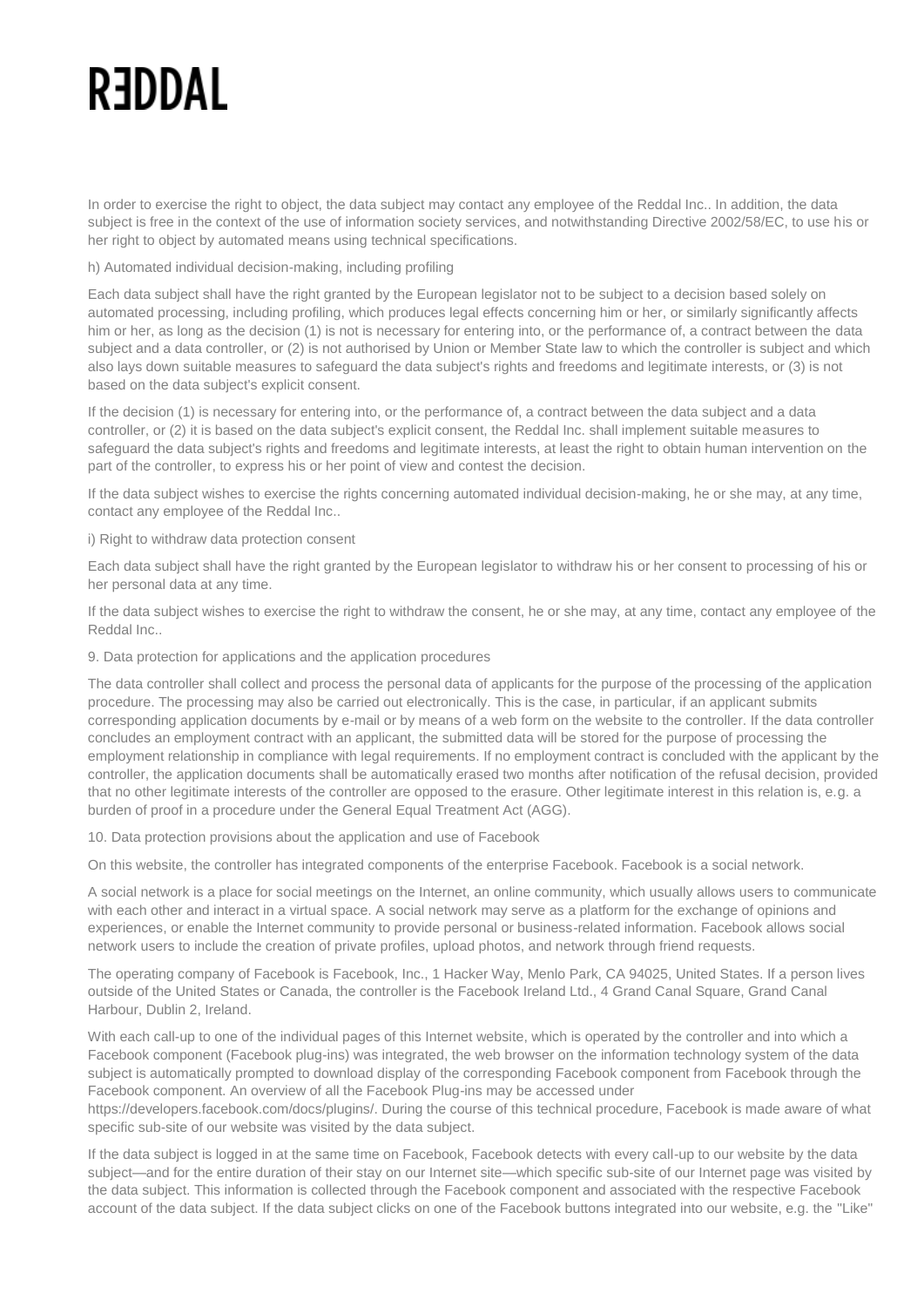button, or if the data subject submits a comment, then Facebook matches this information with the personal Facebook user account of the data subject and stores the personal data.

Facebook always receives, through the Facebook component, information about a visit to our website by the data subject, whenever the data subject is logged in at the same time on Facebook during the time of the call-up to our website. This occurs regardless of whether the data subject clicks on the Facebook component or not. If such a transmission of information to Facebook is not desirable for the data subject, then he or she may prevent this by logging off from their Facebook account before a call-up to our website is made.

The data protection guideline published by Facebook, which is available at https://facebook.com/about/privacy/, provides information about the collection, processing and use of personal data by Facebook. In addition, it is explained there what setting options Facebook offers to protect the privacy of the data subject. In addition, different configuration options are made available to allow the elimination of data transmission to Facebook. These applications may be used by the data subject to eliminate a data transmission to Facebook.

11. Data protection provisions about the application and use of Google Analytics (with anonymization function)

On this website, the controller has integrated the component of Google Analytics (with the anonymizer function). Google Analytics is a web analytics service. Web analytics is the collection, gathering, and analysis of data about the behavior of visitors to websites. A web analysis service collects, inter alia, data about the website from which a person has come (the so-called referrer), which sub-pages were visited, or how often and for what duration a sub-page was viewed. Web analytics are mainly used for the optimization of a website and in order to carry out a cost-benefit analysis of Internet advertising.

The operator of the Google Analytics component is Google Inc., 1600 Amphitheatre Pkwy, Mountain View, CA 94043-1351, United States.

For the web analytics through Google Analytics the controller uses the application "\_gat. \_anonymizeIp". By means of this application the IP address of the Internet connection of the data subject is abridged by Google and anonymised when accessing our websites from a Member State of the European Union or another Contracting State to the Agreement on the European Economic Area.

The purpose of the Google Analytics component is to analyze the traffic on our website. Google uses the collected data and information, inter alia, to evaluate the use of our website and to provide online reports, which show the activities on our websites, and to provide other services concerning the use of our Internet site for us.

Google Analytics places a cookie on the information technology system of the data subject. The definition of cookies is explained above. With the setting of the cookie, Google is enabled to analyze the use of our website. With each call-up to one of the individual pages of this Internet site, which is operated by the controller and into which a Google Analytics component was integrated, the Internet browser on the information technology system of the data subject will automatically submit data through the Google Analytics component for the purpose of online advertising and the settlement of commissions to Google. During the course of this technical procedure, the enterprise Google gains knowledge of personal information, such as the IP address of the data subject, which serves Google, inter alia, to understand the origin of visitors and clicks, and subsequently create commission settlements.

The cookie is used to store personal information, such as the access time, the location from which the access was made, and the frequency of visits of our website by the data subject. With each visit to our Internet site, such personal data, including the IP address of the Internet access used by the data subject, will be transmitted to Google in the United States of America. These personal data are stored by Google in the United States of America. Google may pass these personal data collected through the technical procedure to third parties.

The data subject may, as stated above, prevent the setting of cookies through our website at any time by means of a corresponding adjustment of the web browser used and thus permanently deny the setting of cookies. Such an adjustment to the Internet browser used would also prevent Google Analytics from setting a cookie on the information technology system of the data subject. In addition, cookies already in use by Google Analytics may be deleted at any time via a web browser or other software programs.

In addition, the data subject has the possibility of objecting to a collection of data that are generated by Google Analytics, which is related to the use of this website, as well as the processing of this data by Google and the chance to preclude any such. For this purpose, the data subject must download a browser add-on under the link https://tools.google.com/dlpage/gaoptout and install it. This browser add-on tells Google Analytics through a JavaScript, that any data and information about the visits of Internet pages may not be transmitted to Google Analytics. The installation of the browser add-ons is considered an objection by Google. If the information technology system of the data subject is later deleted, formatted, or newly installed, then the data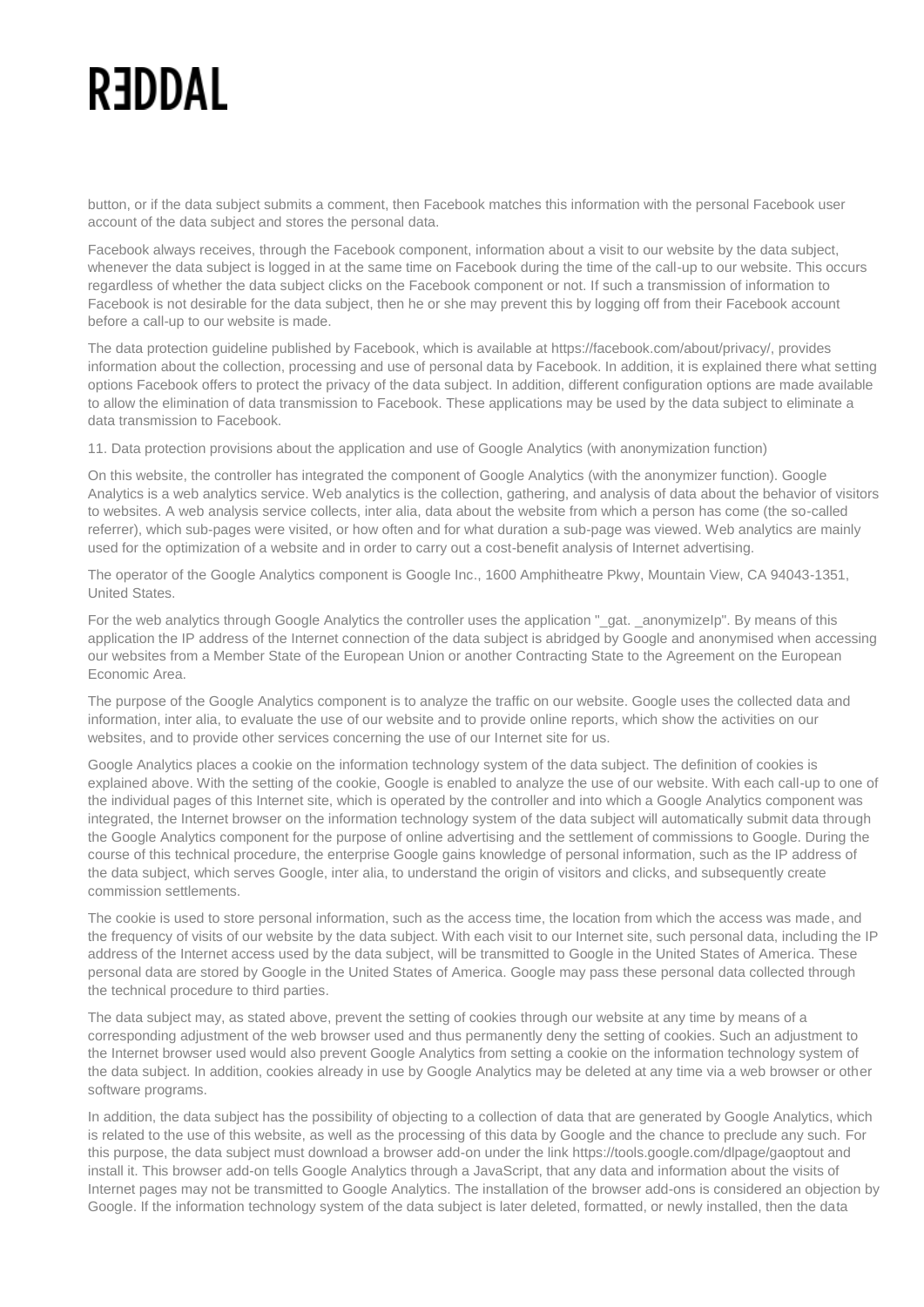subject must reinstall the browser add-ons to disable Google Analytics. If the browser add-on was uninstalled by the data subject or any other person who is attributable to their sphere of competence, or is disabled, it is possible to execute the reinstallation or reactivation of the browser add-ons.

Further information and the applicable data protection provisions of Google may be retrieved under https://www.google.com/intl/en/policies/privacy/ and under http://www.google.com/analytics/terms/us.html. Google Analytics is further explained under the following Link https://www.google.com/analytics/.

## 12. Data protection provisions about the application and use of Google+

On this website, the controller has integrated the Google+ button as a component. Google+ is a so-called social network. A social network is a social meeting place on the Internet, an online community, which usually allows users to communicate with each other and interact in a virtual space. A social network may serve as a platform for the exchange of opinions and experiences, or enable the Internet community to provide personal or business-related information. Google+ allows users of the social network to include the creation of private profiles, upload photos and network through friend requests.

The operating company of Google+ is Google Inc., 1600 Amphitheatre Pkwy, Mountain View, CA 94043-1351, UNITED STATES.

With each call-up to one of the individual pages of this website, which is operated by the controller and on which a Google+ button has been integrated, the Internet browser on the information technology system of the data subject automatically downloads a display of the corresponding Google+ button of Google through the respective Google+ button component. During the course of this technical procedure, Google is made aware of what specific sub-page of our website was visited by the data subject. More detailed information about Google+ is available under https://developers.google.com/+/.

If the data subject is logged in at the same time to Google+, Google recognizes with each call-up to our website by the data subject and for the entire duration of his or her stay on our Internet site, which specific sub-pages of our Internet page were visited by the data subject. This information is collected through the Google+ button and Google matches this with the respective Google+ account associated with the data subject.

If the data subject clicks on the Google+ button integrated on our website and thus gives a Google+ 1 recommendation, then Google assigns this information to the personal Google+ user account of the data subject and stores the personal data. Google stores the Google+ 1 recommendation of the data subject, making it publicly available in accordance with the terms and conditions accepted by the data subject in this regard. Subsequently, a Google+ 1 recommendation given by the data subject on this website together with other personal data, such as the Google+ account name used by the data subject and the stored photo, is stored and processed on other Google services, such as search-engine results of the Google search engine, the Google account of the data subject or in other places, e.g. on Internet pages, or in relation to advertisements. Google is also able to link the visit to this website with other personal data stored on Google. Google further records this personal information with the purpose of improving or optimizing the various Google services.

Through the Google+ button, Google receives information that the data subject visited our website, if the data subject at the time of the call-up to our website is logged in to Google+. This occurs regardless of whether the data subject clicks or doesn't click on the Google+ button.

If the data subject does not wish to transmit personal data to Google, he or she may prevent such transmission by logging out of his Google+ account before calling up our website.

Further information and the data protection provisions of Google may be retrieved under https://www.google.com/intl/en/policies/privacy/. More references from Google about the Google+ 1 button may be obtained under https://developers.google.com/+/web/buttons-policy.

13. Data protection provisions about the application and use of LinkedIn

The controller has integrated components of the LinkedIn Corporation on this website. LinkedIn is a web-based social network that enables users with existing business contacts to connect and to make new business contacts. Over 400 million registered people in more than 200 countries use LinkedIn. Thus, LinkedIn is currently the largest platform for business contacts and one of the most visited websites in the world.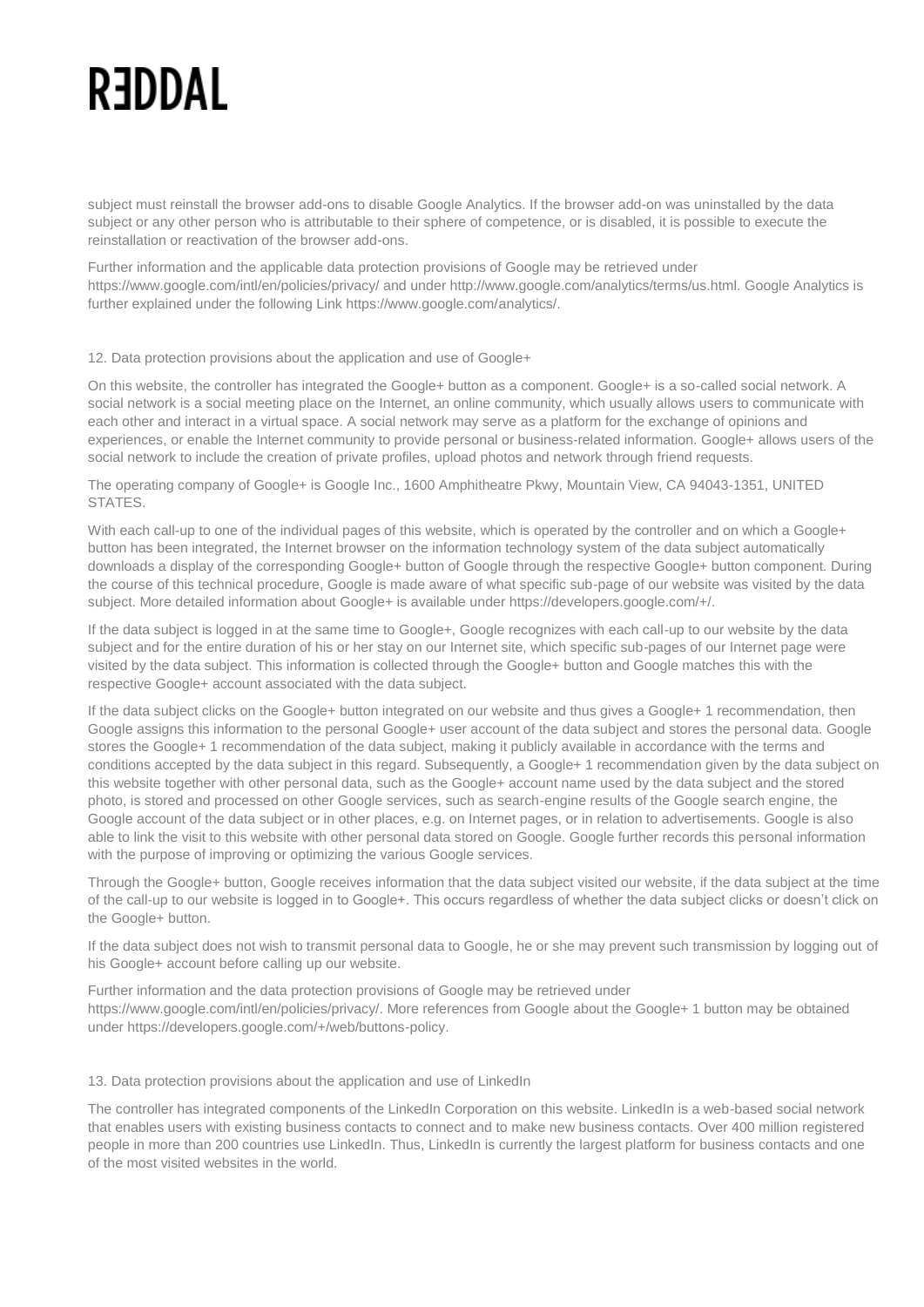The operating company of LinkedIn is LinkedIn Corporation, 2029 Stierlin Court Mountain View, CA 94043, UNITED STATES. For privacy matters outside of the UNITED STATES LinkedIn Ireland, Privacy Policy Issues, Wilton Plaza, Wilton Place, Dublin 2, Ireland, is responsible.

With each call-up to one of the individual pages of this Internet site, which is operated by the controller and on which a LinkedIn component (LinkedIn plug-in) was integrated, the Internet browser on the information technology system of the data subject is automatically prompted to the download of a display of the corresponding LinkedIn component of LinkedIn. Further information about the LinkedIn plug-in may be accessed under https://developer.linkedin.com/plugins. During the course of this technical procedure, LinkedIn gains knowledge of what specific sub-page of our website was visited by the data subject.

If the data subject is logged in at the same time on LinkedIn, LinkedIn detects with every call-up to our website by the data subject—and for the entire duration of their stay on our Internet site—which specific sub-page of our Internet page was visited by the data subject. This information is collected through the LinkedIn component and associated with the respective LinkedIn account of the data subject. If the data subject clicks on one of the LinkedIn buttons integrated on our website, then LinkedIn assigns this information to the personal LinkedIn user account of the data subject and stores the personal data.

LinkedIn receives information via the LinkedIn component that the data subject has visited our website, provided that the data subject is logged in at LinkedIn at the time of the call-up to our website. This occurs regardless of whether the person clicks on the LinkedIn button or not. If such a transmission of information to LinkedIn is not desirable for the data subject, then he or she may prevent this by logging off from their LinkedIn account before a call-up to our website is made.

LinkedIn provides under https://www.linkedin.com/psettings/guest-controls the possibility to unsubscribe from e-mail messages, SMS messages and targeted ads, as well as the ability to manage ad settings. LinkedIn also uses affiliates such as Eire, Google Analytics, BlueKai, DoubleClick, Nielsen, Comscore, Eloqua, and Lotame. The setting of such cookies may be denied under https://www.linkedin.com/legal/cookie-policy. The applicable privacy policy for LinkedIn is available under https://www.linkedin.com/legal/privacy-policy. The LinkedIn Cookie Policy is available under https://www.linkedin.com/legal/cookie-policy.

## 14. Data protection provisions about the application and use of Twitter

On this website, the controller has integrated components of Twitter. Twitter is a multilingual, publicly-accessible microblogging service on which users may publish and spread so-called 'tweets,' e.g. short messages, which are limited to 280 characters. These short messages are available for everyone, including those who are not logged on to Twitter. The tweets are also displayed to so-called followers of the respective user. Followers are other Twitter users who follow a user's tweets. Furthermore, Twitter allows you to address a wide audience via hashtags, links or retweets.

The operating company of Twitter is Twitter, Inc., 1355 Market Street, Suite 900, San Francisco, CA 94103, UNITED STATES.

With each call-up to one of the individual pages of this Internet site, which is operated by the controller and on which a Twitter component (Twitter button) was integrated, the Internet browser on the information technology system of the data subject is automatically prompted to download a display of the corresponding Twitter component of Twitter. Further information about the Twitter buttons is available under https://about.twitter.com/de/resources/buttons. During the course of this technical procedure, Twitter gains knowledge of what specific sub-page of our website was visited by the data subject. The purpose of the integration of the Twitter component is a retransmission of the contents of this website to allow our users to introduce this web page to the digital world and increase our visitor numbers.

If the data subject is logged in at the same time on Twitter, Twitter detects with every call-up to our website by the data subject and for the entire duration of their stay on our Internet site which specific sub-page of our Internet page was visited by the data subject. This information is collected through the Twitter component and associated with the respective Twitter account of the data subject. If the data subject clicks on one of the Twitter buttons integrated on our website, then Twitter assigns this information to the personal Twitter user account of the data subject and stores the personal data.

Twitter receives information via the Twitter component that the data subject has visited our website, provided that the data subject is logged in on Twitter at the time of the call-up to our website. This occurs regardless of whether the person clicks on the Twitter component or not. If such a transmission of information to Twitter is not desirable for the data subject, then he or she may prevent this by logging off from their Twitter account before a call-up to our website is made.

The applicable data protection provisions of Twitter may be accessed under https://twitter.com/privacy?lang=en.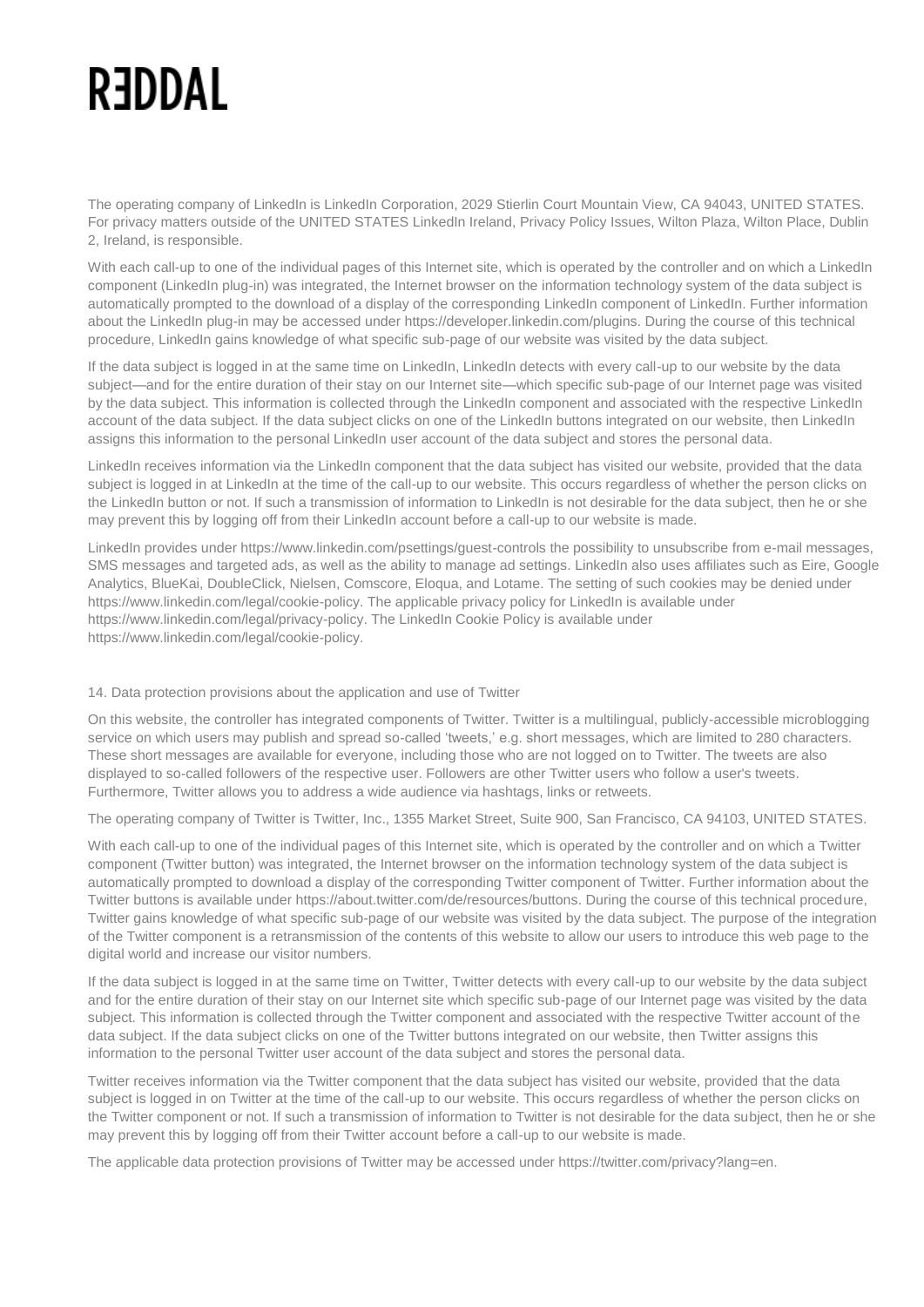### 15. Data protection provisions about the application and use of YouTube

On this website, the controller has integrated components of YouTube. YouTube is an Internet video portal that enables video publishers to set video clips and other users free of charge, which also provides free viewing, review and commenting on them. YouTube allows you to publish all kinds of videos, so you can access both full movies and TV broadcasts, as well as music videos, trailers, and videos made by users via the Internet portal.

The operating company of YouTube is YouTube, LLC, 901 Cherry Ave., San Bruno, CA 94066, UNITED STATES. The YouTube, LLC is a subsidiary of Google Inc., 1600 Amphitheatre Pkwy, Mountain View, CA 94043-1351, UNITED STATES.

With each call-up to one of the individual pages of this Internet site, which is operated by the controller and on which a YouTube component (YouTube video) was integrated, the Internet browser on the information technology system of the data subject is automatically prompted to download a display of the corresponding YouTube component. Further information about YouTube may be obtained under https://www.youtube.com/yt/about/en/. During the course of this technical procedure, YouTube and Google gain knowledge of what specific sub-page of our website was visited by the data subject.

If the data subject is logged in on YouTube, YouTube recognizes with each call-up to a sub-page that contains a YouTube video, which specific sub-page of our Internet site was visited by the data subject. This information is collected by YouTube and Google and assigned to the respective YouTube account of the data subject.

YouTube and Google will receive information through the YouTube component that the data subject has visited our website, if the data subject at the time of the call to our website is logged in on YouTube; this occurs regardless of whether the person clicks on a YouTube video or not. If such a transmission of this information to YouTube and Google is not desirable for the data subject, the delivery may be prevented if the data subject logs off from their own YouTube account before a call-up to our website is made.

YouTube's data protection provisions, available at https://www.google.com/intl/en/policies/privacy/, provide information about the collection, processing and use of personal data by YouTube and Google.

## 16. Legal basis for the processing

Art. 6(1) lit. a GDPR serves as the legal basis for processing operations for which we obtain consent for a specific processing purpose. If the processing of personal data is necessary for the performance of a contract to which the data subject is party, as is the case, for example, when processing operations are necessary for the supply of goods or to provide any other service, the processing is based on Article 6(1) lit. b GDPR. The same applies to such processing operations which are necessary for carrying out pre-contractual measures, for example in the case of inquiries concerning our products or services. Is our company subject to a legal obligation by which processing of personal data is required, such as for the fulfillment of tax obligations, the processing is based on Art. 6(1) lit. c GDPR. In rare cases, the processing of personal data may be necessary to protect the vital interests of the data subject or of another natural person. This would be the case, for example, if a visitor were injured in our company and his name, age, health insurance data or other vital information would have to be passed on to a doctor, hospital or other third party. Then the processing would be based on Art. 6(1) lit. d GDPR. Finally, processing operations could be based on Article 6(1) lit. f GDPR. This legal basis is used for processing operations which are not covered by any of the abovementioned legal grounds, if processing is necessary for the purposes of the legitimate interests pursued by our company or by a third party, except where such interests are overridden by the interests or fundamental rights and freedoms of the data subject which require protection of personal data. Such processing operations are particularly permissible because they have been specifically mentioned by the European legislator. He considered that a legitimate interest could be assumed if the data subject is a client of the controller (Recital 47 Sentence 2 GDPR).

## 17. The legitimate interests pursued by the controller or by a third party

Where the processing of personal data is based on Article 6(1) lit. f GDPR our legitimate interest is to carry out our business in favor of the well-being of all our employees and the shareholders.

## 18. Period for which the personal data will be stored

The criteria used to determine the period of storage of personal data is the respective statutory retention period. After expiration of that period, the corresponding data is routinely deleted, as long as it is no longer necessary for the fulfillment of the contract or the initiation of a contract.